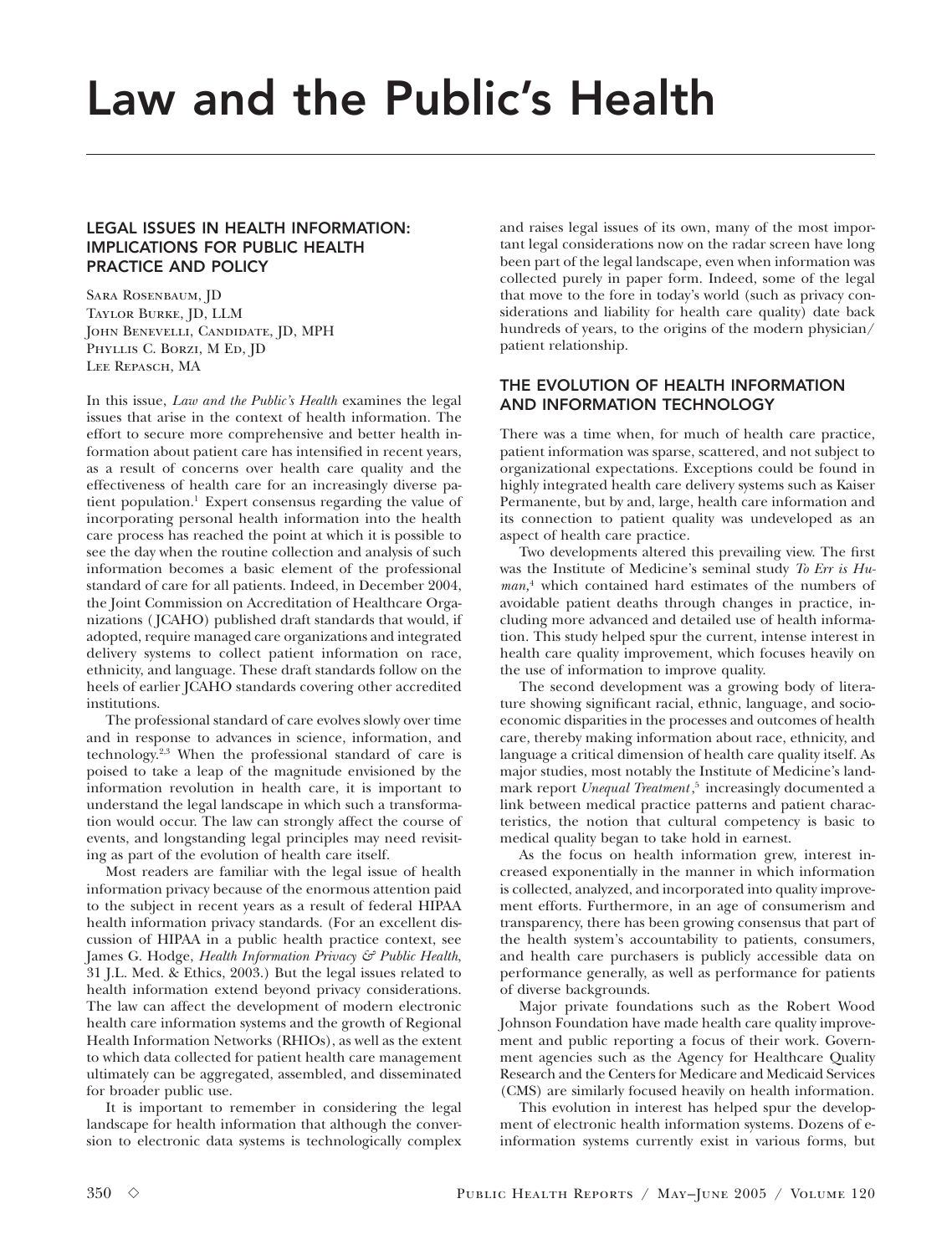three distinct models are beginning to emerge. The first two models are "decentralized," meaning they do not store standardized information in a central location but instead leave data stored in various "warehouses" maintained by insurers and health care providers and suppliers. The primary purpose of these systems is claims payment, This structure minimizes the potential for the unauthorized use of personal health information, but also reduces the potential for larger aggregated studies essential to public accountability and quality research. The third model differs from the others because it is capable of storing standardized information in a central database, thus facilitating aggregation and comparisons that may be used for quality improvement. The potential for unauthorized access to detailed patient treatment information may be somewhat greater (although this problem may be addressed by maintaining the software that permits connectivity in a separate location), but the potential for aggregation and public accountability is increased.

The emergence of e-information systems allows for health information to be utilized on a population-wide scale to assess patients' health status and quality of care, discover differences in treatment and outcomes according to age, sex, race, language spoken, and economic status, as well as numerous other public health initiatives. The federal government has been a major catalyst in driving these uses of health information. The Medicare Modernization Act of 2003, for example, grants the government the authority to reduce reimbursement for each hospital failing to report annually on several quality indicators, which is essential not possible without e-information systems.6 More recently, the Department of Health & Human Services called for a national move to e-information in order to improve health care quality, reduce errors, prevent unnecessary treatment, and decrease unjustifiable health care variations.7 Even before the dramatic move by JCAHO, certain large health insurers such as Aetna had begun to collect racial and ethnic data from their practice networks.8,9

# LEGAL ISSUES RAISED BY THE GROWTH OF HEALTH INFORMATION AS PART OF THE STANDARD OF CARE

As can be expected with any major industrial leap, several distinct groups of legal issues arise in the context of the health information revolution. The first is the legal issues related to the development of e-information systems themselves. The second set focuses on liabilities (including, but in addition to liability for breaches of patient privacy) that providers conceivably could face.

## **Developing e-information systems**

Developing e-information systems requires the development of new corporate business models. In some cases, these new models may entail modification of existing principles of federal and state antitrust laws, federal and state tax laws, and laws regulating fraud and abuse, in order to permit enterprises of otherwise unassociated health care providers and insurers to come together to create new information business arrangements. These arrangements also will raise important new questions regarding who owns the patient

information itself, as well as who owns the intellectual property that is created when personal data are combined with other data and reassembled into new arrangements yielding previously unknown information.

#### **Liabilities stemming from the growing collection and use of personal patient data**

*Health information privacy.* HIPAA privacy standards establish ground rules for the collection and use of personal health information. While HIPAA itself does not create a private right of action permitting patients to sue providers who breach these standards, some experts believe that the HIPAA standards essentially "raise the bar" for how providers should treat protected information and therefore could create new liabilities under state privacy law (HIPAA does not preempt stricter state privacy laws or extinguish causes of action for violation of state law). States are allowed to enact stricter privacy protections over and above HIPPA, and some indeed have (e.g. CA, RI, MD, MT, and WA).<sup>9</sup> Most states also maintain laws paralleling the Federal Privacy Act of 1974, which establish broad and comprehensive protections of privacy.10 Additionally, the federal government maintains specific privacy rules regarding personal information regarding substance abuse,11 and states have a variety of diseasespecific laws aimed at protecting certain types of health information. (Concurrently of course, many states have laws mandating disclosure of certain disease information to public health agencies.)<sup>12</sup>

*Other potential liabilities.* As the expectation of culturally competent practice grows, providers could potentially become liable for adverse patient outcomes experienced by patients with certain racial or ethnic backgrounds. A key question is whether data collected to assess health care quality for certain racial or ethnic subgroups would be discoverable during a malpractice liability case. In this regard, state privilege laws become crucial. Aside from privacy, the law still comes into play in a number of areas when dealing with electronic health information.

Another form of liability could be liability for violation of federal or state fraud and abuse laws. The availability of greater amounts of health information has, in recent years, enabled the federal government to prosecute certain health care facilities for Medicare and Medicaid fraud under the Federal False Claims Act, where the information reveals care of such grossly poor quality that the mere submission of a claim for payment becomes a false claim.13 As more and more information on patient care becomes accessible, concerns grow that this type of prosecution could increase.

*What is* **not** *a source of liabilit*y. One common concern raised over the years has been the notion that the mere collection of racial and ethnic data would violate Title VI of the 1964 Civil Rights Act, which prohibits discrimination on the basis of race and national origin by recipients of federal assistance. The HHS Office for Civil Rights (OCR) never has issued a definitive ruling on this matter, but it is clear that OCR could mandate the collection of data as part of its civil rights enforcement authority. Furthermore, the recent growth of data collection efforts by the private sector for quality improvement purposes underscores that where data are